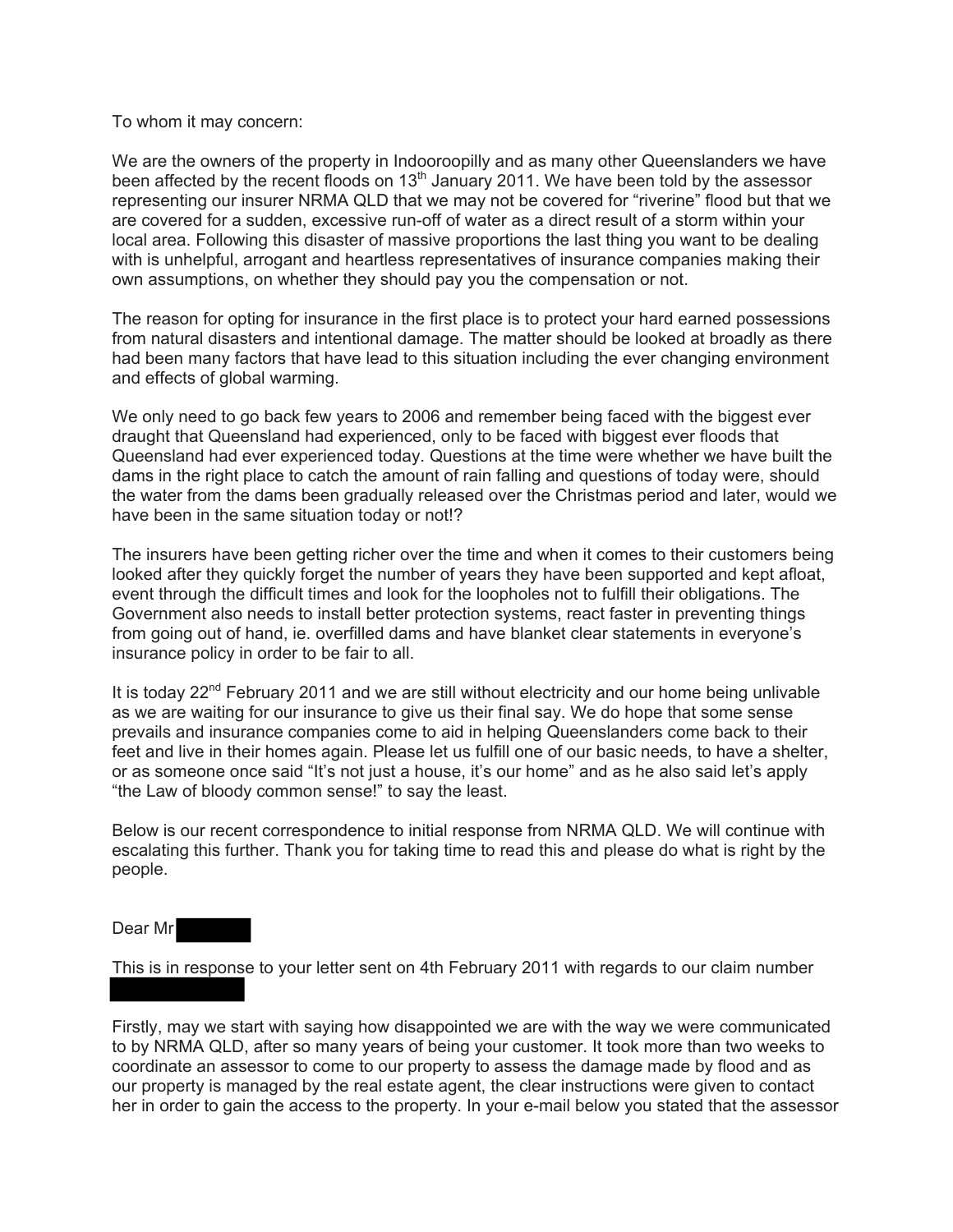was on our property and have done the assessment already, but this was without the knowledge and or presence of our real estate agent, meaning the assessor was either trespassing on our property, or he was not there in the first place at all. Even after I spoke to you on the day of your written communication below you were reluctant in giving me the assessors contact details saying he was in NSW and was not available, is this something that should be acceptable to us!?

Further to this, when our real estate agent was advised that the assessor had visited our property another appointment was made by her for 4th February and again you failed to come and assess it but instead sent below reply justifying lack of your presence and action. This is not acceptable and we do not deserve this kind of treatment. You also stated that the hydrologist will be engaged to assess the property but you were not ready to commit to the time line, saying it may take weeks before it is done and we do hope he will contact our real estate agent in order to gain the access to our property.

In your opening statement you made assumptions that our policy does not cover for riverine flood damage, how do you know that riverine flood was the cause of the damage and not excessive run-off water as a direct result of a storm in our local area or could it be an overland flow or rainwater? Is this something that hydrologist should conclude?

we think that our claim should be given a proper assessment and not given a consideration only! We think that NRMA should set up an appointment with our real estate agent and properly assess the damage caused and the reason for the caused damage, as this is our right as someone that is your customer! I think that your decision should be reviewed again. Perhaps we should remind you of the NRMA promise given to all customers as below. Our claim certainly was not treated as unique, nor have you given us individual help we need, where and when we needed it! For your information our home is still without power and unlivable.

## **Got a Home Insurance claim?**



When your home's been broken into or damaged, it can feel like life stops altogether. But we'll get things moving again straight away – with our easy Home Insurance claiming system.

There's no paperwork to worry about, simply give us a call anytime, 24/7, and we'll take care of everything. We'll treat your claim as unique – and give you the individual help you need, where and when you need it.